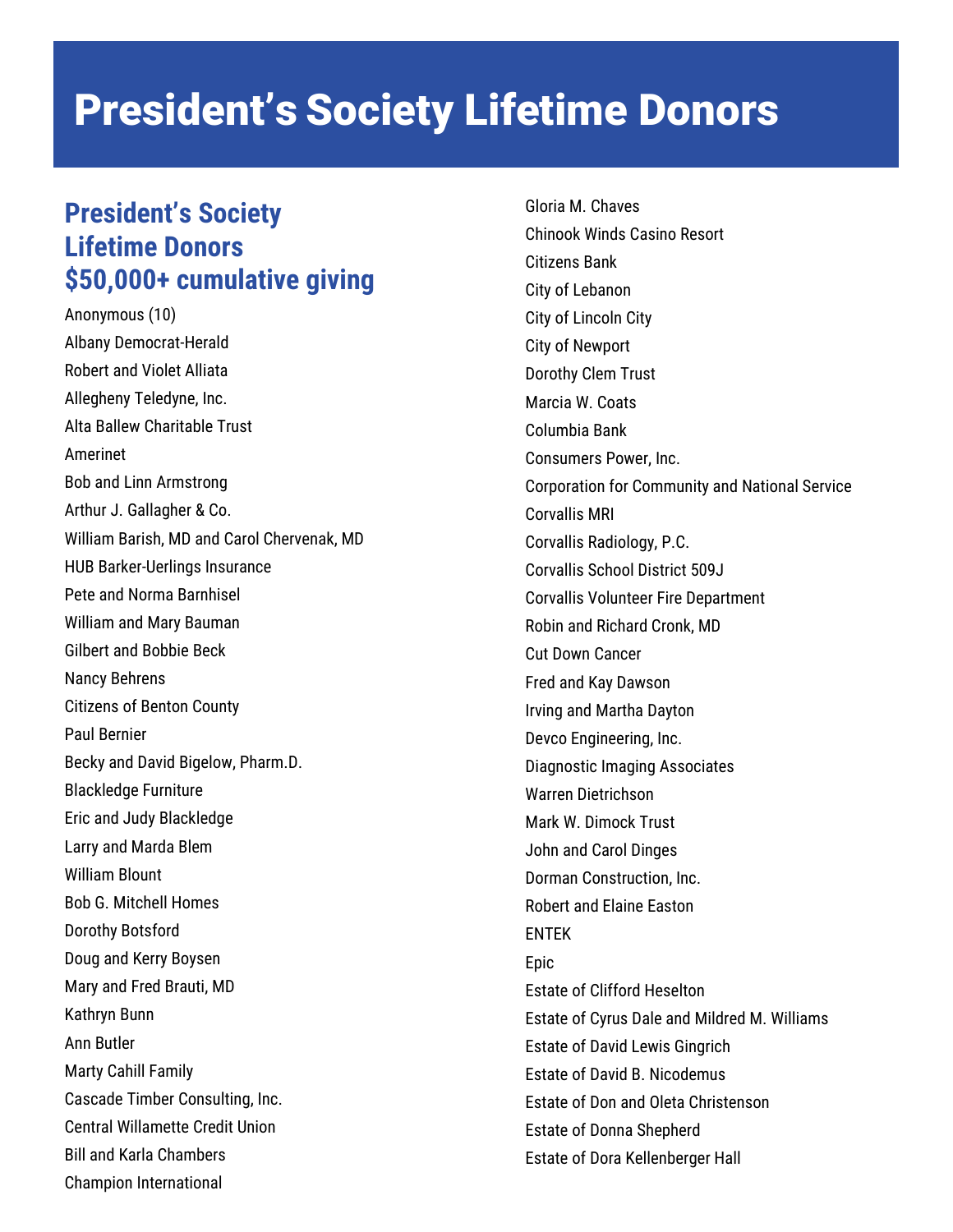Estate of Dorothy L. Fitzgerald Estate of Elizabeth Starker Cameron Estate of Evelyn Brandis Estate of Gail Carey Estate of Gary Ferguson Estate of George and Sylvia Henck Estate of George F. Campbell Estate of Glen Johnson Estate of Helen Weltner Estate of Col. Henry C. Demuth Estate of Henry and Minnie Sweet Estate of Kenneth and J. Lorraine Carter Estate of Jacqueline Shank Estate of James Oldfield Estate of Jessie C. Hitchcock Estate of Joe and Bessie Bohl Estate of Julietta Pape Estate of June Foley Estate of Katherine Rae Smith Estate of Kathryn and Robert Ruthven Estate of Larry Snell Estate of Lora M. Hoover Estate of Louis V. Schuldt Estate of Margaret Hudleson Estate of Mildred Tenbrook Estate of Nadine Clayton Estate of Richard E. Davis Estate of Robert Ringo Estate of Robert Urban Estate of Robert E. Williamson Estate of Robert and Barbara Taft Estate of Ronald and Nancy Usher Estate of Ronald William Schuman Estate of Roy and Helen Dirrett Estate of Taeka Murray Estate of Thomas W. Mason

Estate of Thomasina W. Trout Estate of Virginia E. Miller Estate of Vivian Neville Estate of Vivian Reed Estate of Wilbur and Agnes Day Estate of William Anthony Nevis Eugene and Mary E. Dooner Foundation, Inc. F.O.E. Ladies Auxiliary #2255 GBC Construction Gerding Builders, LLC Zel Gilbert Nadine Girod Constance Gohlman Good Samaritan Regional Medical Center Auxiliary James and Nancy Goode David and Hwei-Yun Gore Gribler Loving Trust Jeanne and Thomas Griffith, MD Stephanie and Patrick Hagerty, DMD Dr. Michael and Barbara Halferty Gay and Clifford Hall, MD Claralee Hargrave Charitable Trust Dr. Estle Harlan James A. Harper Hawes Group Joseph Hawes Health Resources and Services Administration Heatherington Foundation for Innovation and Education in Health Care Tim Hennessy Family Hewlett-Packard Co. Doina High Wilma Lee Hull LeRoy and Judy Hultberg Carol and Michael Huntington, MD Lyle and Sharon Hutchens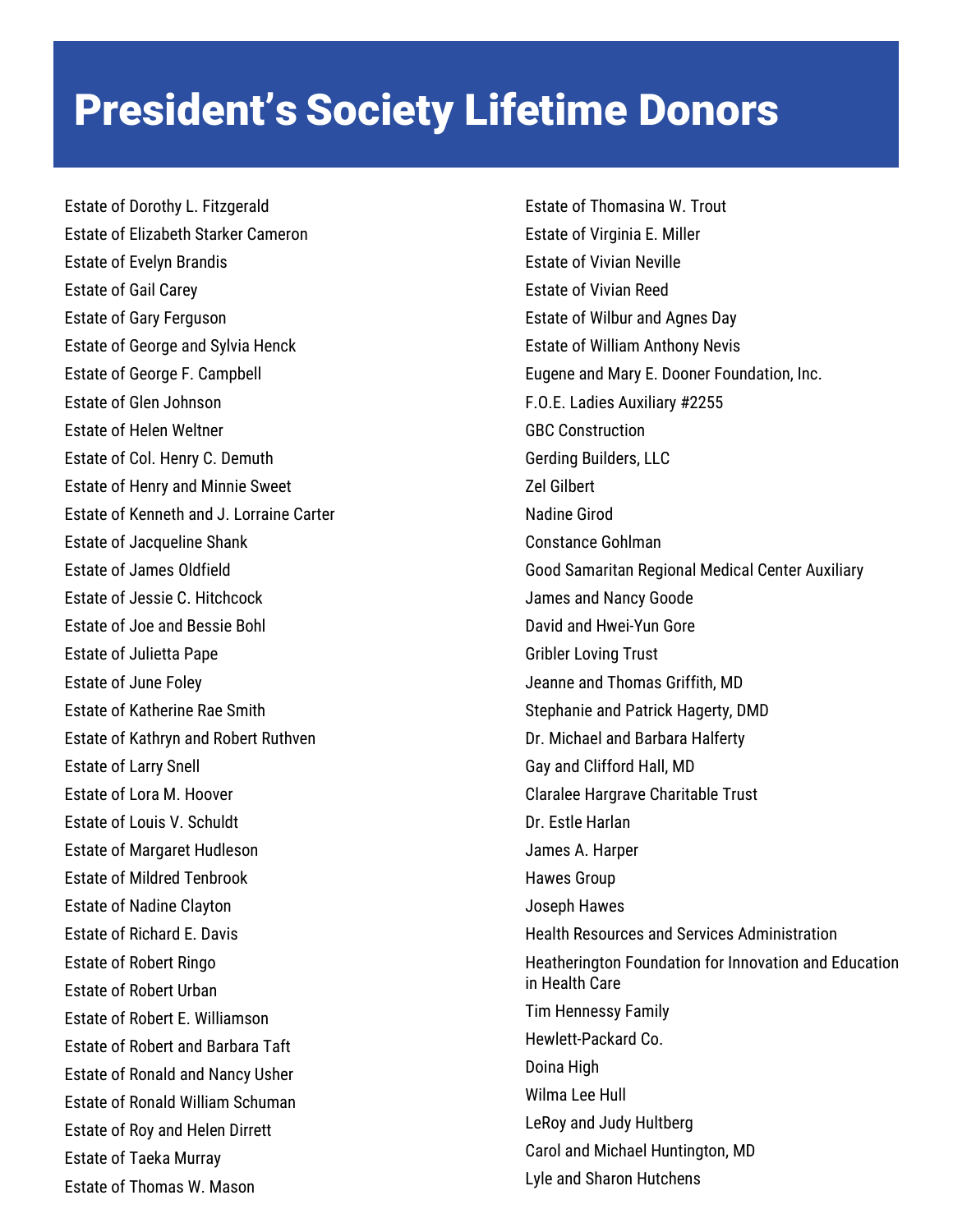inFaith Community Foundation In One Place Intalere InterCommunity Health Network Intuitive Surgical, Inc. Steven and Lynda Jasperson John Dinges Landscape Co. Peter and Rosalie Johnson Kahl & Associates, LLC Eric and Kelley Kaiser Keating Jones Hughes, P.C. Patti and Peter Kenyon, MD KeyBank National Association Knife River Greg and Dana Kosmala, DO Rose A. Kraft Kurisu LLC John H. Landers, Jr. Lincoln City Outlet Center Citizens of Lincoln County Lincoln County Foundation Lincoln County Social Services Citizens of Linn County David Long, MD, and Deborah Lyman Robert R. Lowry Joanne and Leon Malkin, MD Julie and Walter Manning, DMD March of Dimes Marie Lamfrom Charitable Foundation Marine Discovery Tours Mario and Alma Pastega Family Foundation Mario and Alma Pastega Revocable Trust Paul R. Marriott Linda Martinsen Mary's Peak Emergency Physicians Lyle and Diane Mattson

McCollum Logging Co., Inc. George and Edna McDowell Charitable Trust McGee Estate Kathleen McLagan Holden and John Holden Meyer Memorial Trust Mid-Valley Behavioral Care Network Mid-Willamette United Way Mikkelson Foundation Tim and Susan Miller Mills Ace Hardware Lois Mills Miriam Minnick Bob and Sharon Mitchell Moody Living Trust Milton and Jane Moran Frank and Linda Morse Morse Bros. Bill and Margaret Mulder Barbara and Larry Mullins, DHA M. J. Murdock Charitable Trust Murphy Company Joanne and Thad Nelson, MD Newberg School District North Lincoln Health District **OAHHS** Oregon Freeze Dry William Arens and Lesley Ogden, MD **OHSU** OHSU Knight Cancer Institute Myrna Lee Olds Oregon Health Authority Oregon Paint Horse Club Oregon State Credit Union Deborah and William Origer, MD Pacific Communities Health District Pacific Power Foundation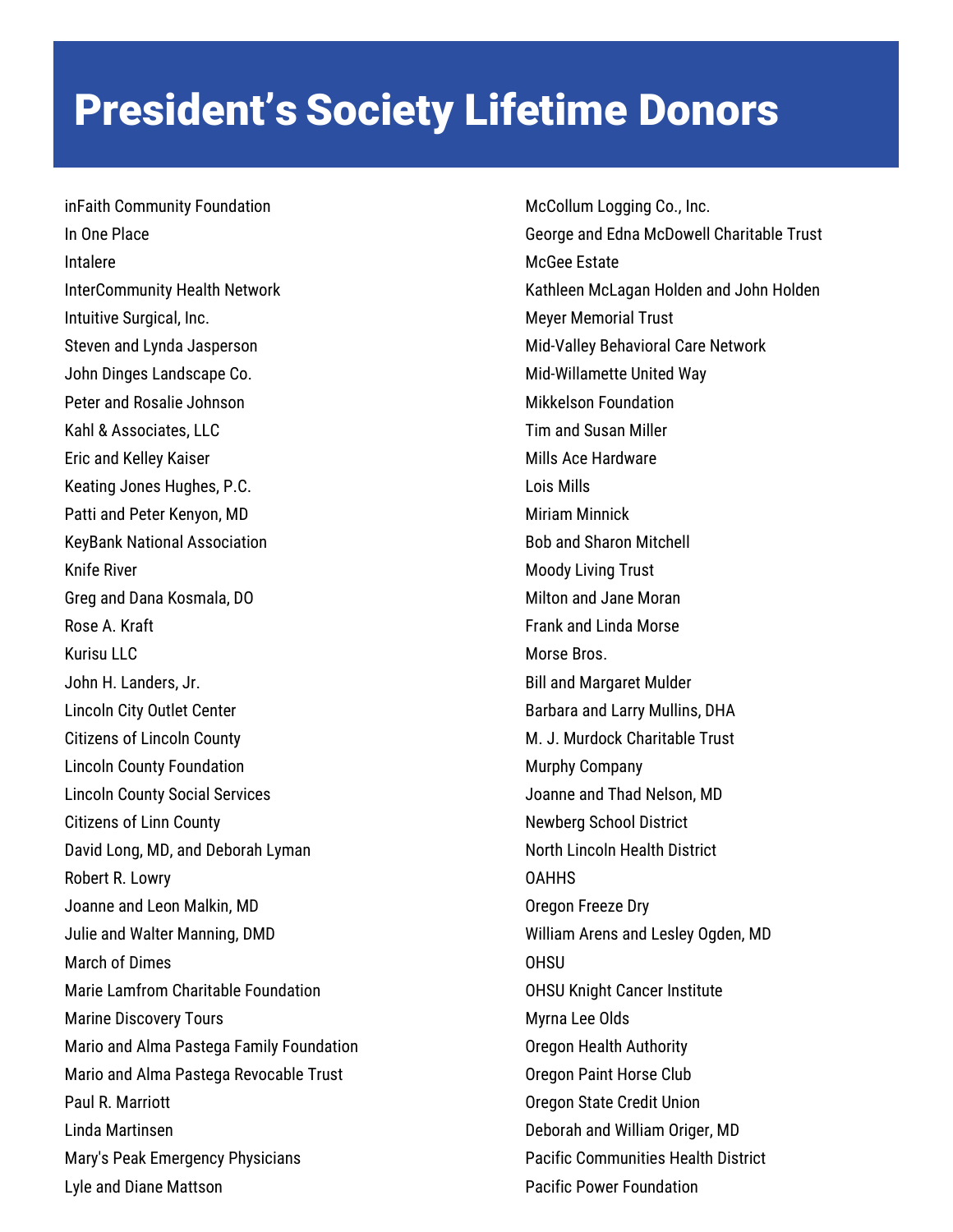PacifiCorp PacificSource Health Plans Pacific West Ambulance Tom and Becky Pape Edwin Parker and Frances Spigai Gary and Jeannie Pastega Ken Pastega Family Mario and Alma Pastega Pepsi of Corvallis, Medford & Tillamook Pepsi-Cola North America John and Marilou Perris Spencer and Shirley Peterson Verlyne and Wayne H. Phillips, MD George and Nancy Plant Nancy and Leslie Pliskin, MD Pope & Talbot Fred and Merrie Postlewait Premier Security Dr. Darrell and Joan Prins Michael T. and Burmah A. Rainbolt Ralph Hull Foundation Arun Raman, MD Edward J. Ray Reeves Family Trust Dennis and Victoria Regen Bob and Lorene Riemenschneider Robert G. Ringo Robert D. Young, Architect Robert Wood Johnson Foundation Jean Starker Roth Salishan Spa & Golf Resort Samaritan Albany General Hospital Auxiliary Samaritan Albany General Hospital Hospice Department Samaritan Cardiology Group Samaritan Health Services Board of Directors Samaritan Lebanon Community Hospital Auxiliary

Samaritan North Lincoln Hospital Auxiliary Samaritan Pacific Communities Hospital Auxiliary Santiam Spokes Cycling Club Doris Scharpf Hal and Karen Schmithorst Dave Schudel Richard & Roseanne Siemens Charitable Remainder **Trust** Siletz Tribal Charitable Contribution Fund Joyce E. Smith Florence C. Snedaker Family Trust Soderstrom Architects, P.C. Soroptimist International of Albany Soroptimist International of Corvallis Spirit Mountain Community Fund Spring Hill Women's Association Rick D. Stanley, MD Barte and Pat Starker Bond and Marilyn Starker Starker Forests, Inc. State of Oregon State Office of Rural Health Norman Steckley Nancy and Kenneth Stevens, MD Ron and Soozi Stevens Gracie Strom Alton and Dixie Sullivan Susan G. Komen Oregon and SW Washington Tanger Outlet Center The Collins Foundation The Corvallis Clinic P.C. The Ford Family Foundation The Human Bean The Oregon Community Foundation The Thompson Foundation, Inc. In memory of Steven K. Thomason